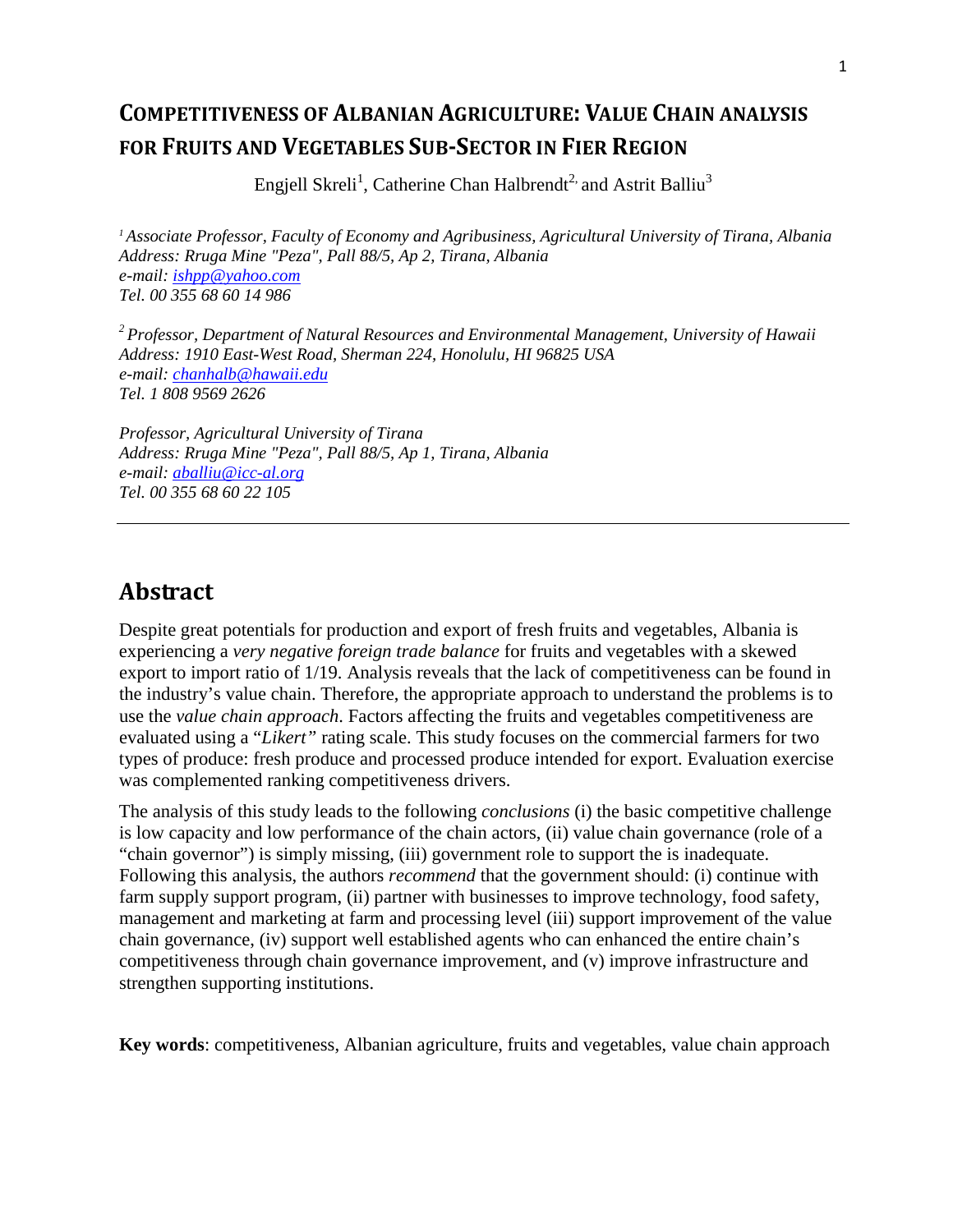# COMPETITIVENESS OF ALBANIAN AGRICULTURE: VALUE CHAIN ANALYSIS FOR FRUITS AND VEGETABLES SUB-SECTOR IN FIER REGION

## Problem Statement

#### *Background*

After five decades of centrally planned socialist economy, Albania is transitioning to a marketoriented economy. During this transitional period beginning in the early nineties, agriculture and agribusiness systems have been facing major challenges such as poor business management skills, inadequate decision-making by farmers and businesses, poor infrastructure and support services and insufficient legal framework. As a consequence of the privatization process, over 400,000 small farms have been created. However, the marketing and distribution sectors and government support services to these farms are still adjusting to the new environment resulting in sub-optimal agricultural sector economic performances.

Agriculture is a major sector of the Albanian economy, contributing to 19% of the GDP in 2006. More than half of the Albanian population is still employed in the agricultural sector. However, there is a huge deficit in agricultural trade. In 2007, there was US\$ 80 million worth of exports and US\$ 700 million worth of imports<sup>1</sup> creating a skewed export to import ratio of  $1/9$ .

The fruit and vegetable sub-sector in Albania is growing fast. For the period of 2000 to 2007, fruit production almost doubled; vegetable production increased by around 10% per year and greenhouse vegetable production increased by 147%. The main reasons for the sub-sector growth include available arable land, relatively high profitability and increasing demand for fruits and vegetables.

This study's focus is the Fier region as it is the area ranked first in the country for vegetable production and second for fruit production. Fier "exports" large quantities of fruits and vegetables to the rest of the country and increasingly to neighboring countries.

#### *Problem*

The fruits and vegetables sub-sector, despite its export and import substitution potentials, project a less than promising outlook. Although the import of fruits and vegetables have decreased over time (vegetable imports fell from 28,000 MT in 2004 to 17,000 MT in 2007, and fruit imports fell from 103,000 MT in 2004 to 95,000 MT in 2007<sup>2</sup>) showing Albania's success in substituting imports. However, *the fruits and vegetables subsector is still not as competitive.* The export of fruits and vegetables has been negligible. In 2007, the export to import ratio for fruits is 1/21 and for vegetables is 1/13 (one dollar export per 13 dollars import). The combined fruits and vegetables export to import ratio is 1/19 which is much lower than all the agricultural commodities' combined ratio of 1/9. This implies a higher import to export ratio of fruits and vegetables than most of the other agricultural commodities. However, as revealed by import data<sup>1</sup>, Albania's opportunities of exporting fruits and vegetables are good for both European and neighboring countries' markets.

The higher trade deficit and the competitiveness problem for fruits and vegetables sub-sector strongly suggest that problems exist along the value chain. In economies emerging from planned to market oriented systems, it takes time for the actors in the value chain system (private and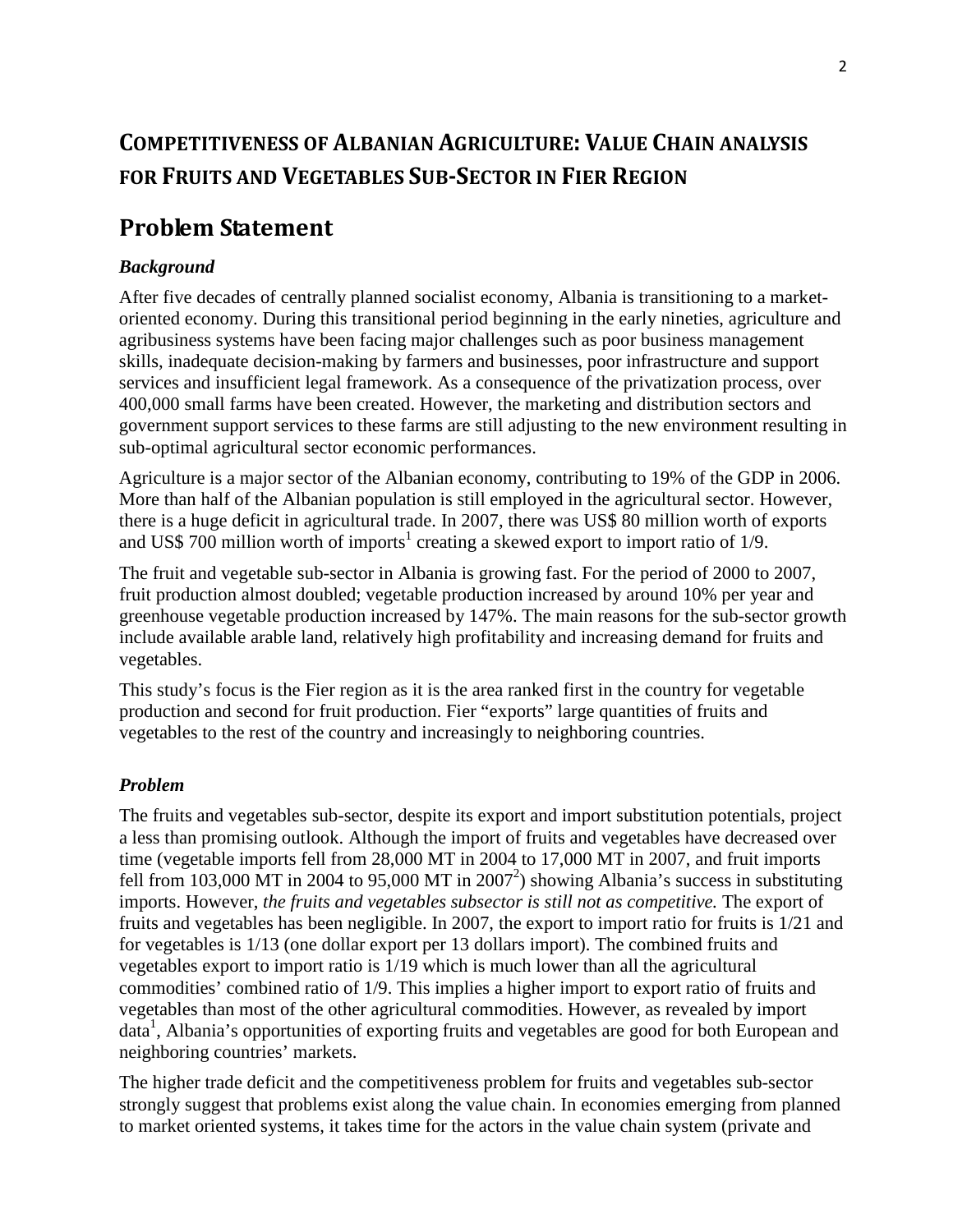public) to be fully established. Their linkages are initially expected to be weak and uncertain and market information is expected to be limited.

#### *Objectives*

The overall objective of this study is to evaluate the competitiveness of one of the fastest growing agricultural sector, fruits and vegetables, in the largest growing region (Fier) and make recommendations to improve its economic performances. Specifically, the sub-objectives are:

- (1) Identify and evaluate the competitiveness drivers for the fruits and vegetables subsector using the value chain approach framework
- (2) Rank factors affecting competitiveness for fruit and vegetable subsector.

## Methodology

The conceptual framework of the study, data sources and collection methods are described in the following section. The definition for competitiveness in this study, the value chain approach framework and competitiveness evaluation procedure are also discussed in this section.

## Conceptual framework

#### Competitiveness definition

In the *Global Competitiveness Report 2008–2009* (Porter and Schwab 2008), competitiveness is defined as the "set of institutions, policies, and factors that determine the level of productivity of a country". According to *Wikipedia*, "Competitiveness is a comparative concept of the ability and performance of a firm, sub-sector or country to sell and supply goods and/or services in a given market."

Though productivity is generally considered as the most important determinant of competitiveness, it is not to be taken for granted that if one country produces at a lower cost than another country, that country can sell in the other country's market. Other determinants, such as quality, safety standards and non-tariff trade barriers can prevent trade to occur. Therefore, for emerging transitional economies, it seems that "the ability to sell in a given market" is a more appropriate measure of competitiveness than the productivity measure. Additionally with "a given market" we imply a foreign market in this study. Therefore, competitiveness in this paper means the "ability to sell in a foreign market"

#### Value chain approach framework

The competitiveness problem for the fruits and vegetable sub-sector stated above will be evaluated using the value chain framework. The value chain approach analyzes relationships between economic variables in a value chain that play a role in the competitiveness of an industry. A brief description of the value chain approach framework follows.

#### Description of value chain approach framework

Value chains can be defined as "the full range of activities that are required to bring a product from its conception to its end use. These include design, production, marketing, distribution, and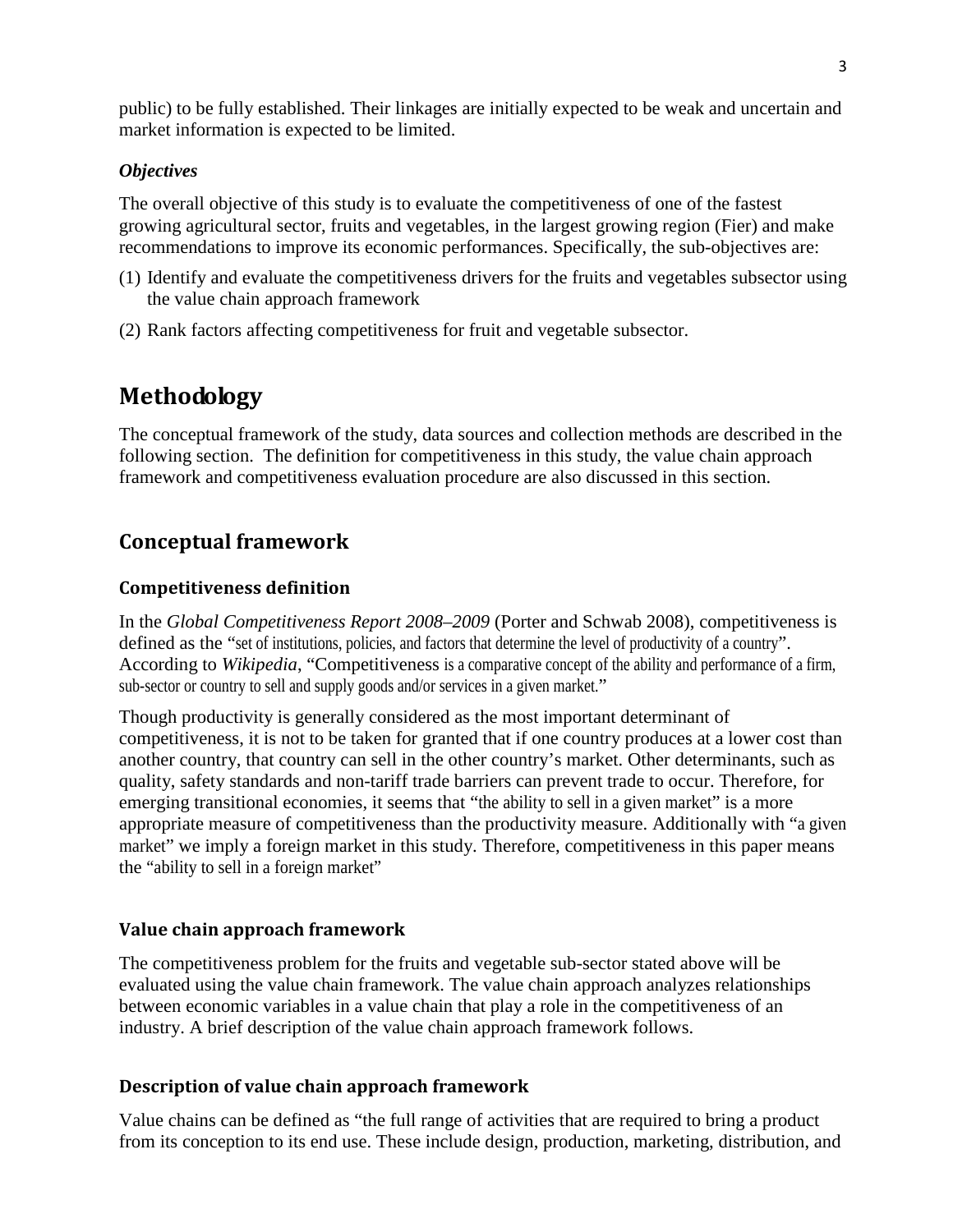support to get the product to the final user<sup>3</sup> $\cdot$ . The focus of the framework is on the value chain linkages.

A systemic view of value chain approach integrates three important levels within a value chain network and allows for the discovery of the potentials and bottlenecks within these levels and the dynamic interactions among them. The three interacting levels in the value chain framework are shown in Figure 1 below.





The three interacting levels are:

*(1) Value chain enabling environment (pink color in figure).*Any value chain is influenced by the people, organizations and institutions that are responsible for developing and managing the macroeconomic policy and regulatory framework.

A favorable and enabling business environment provides economic and political stability, ensures low costs for business transactions, and

allows for efficient business operations, which lead to greater innovation and creativity. International trade and macroeconomic policies, government support, food safety regulation and inspection, infrastructure, R&D, public policies and local environment represent enabling environment.

*(2) Value chain supporters (green color in figure)*. These are the supporting services provided by organizations and institutions to the value chain actors. These organizations include the financial and non-financial businesses that support enhancing production capacities of producers and small agribusinesses. They ensure equitable access to information, knowledge and know-how, and linking numerous, small producers with markets

*(3) Value chain actors (blue color in figure)*. These are the individuals or entities that directly deal or add value to the products, i.e. producer or farmers, processors, wholesalers, traders and sellers. How well they respond to market signals and interact with each other could affect an industry's competitiveness.

## Fruit and vegetable value chain study delimitations

The fruits and vegetables value chain study delimitations include specifying the product, components and geographical dimensions for more precise evaluation of the subsector competitiveness.

## *Product dimension*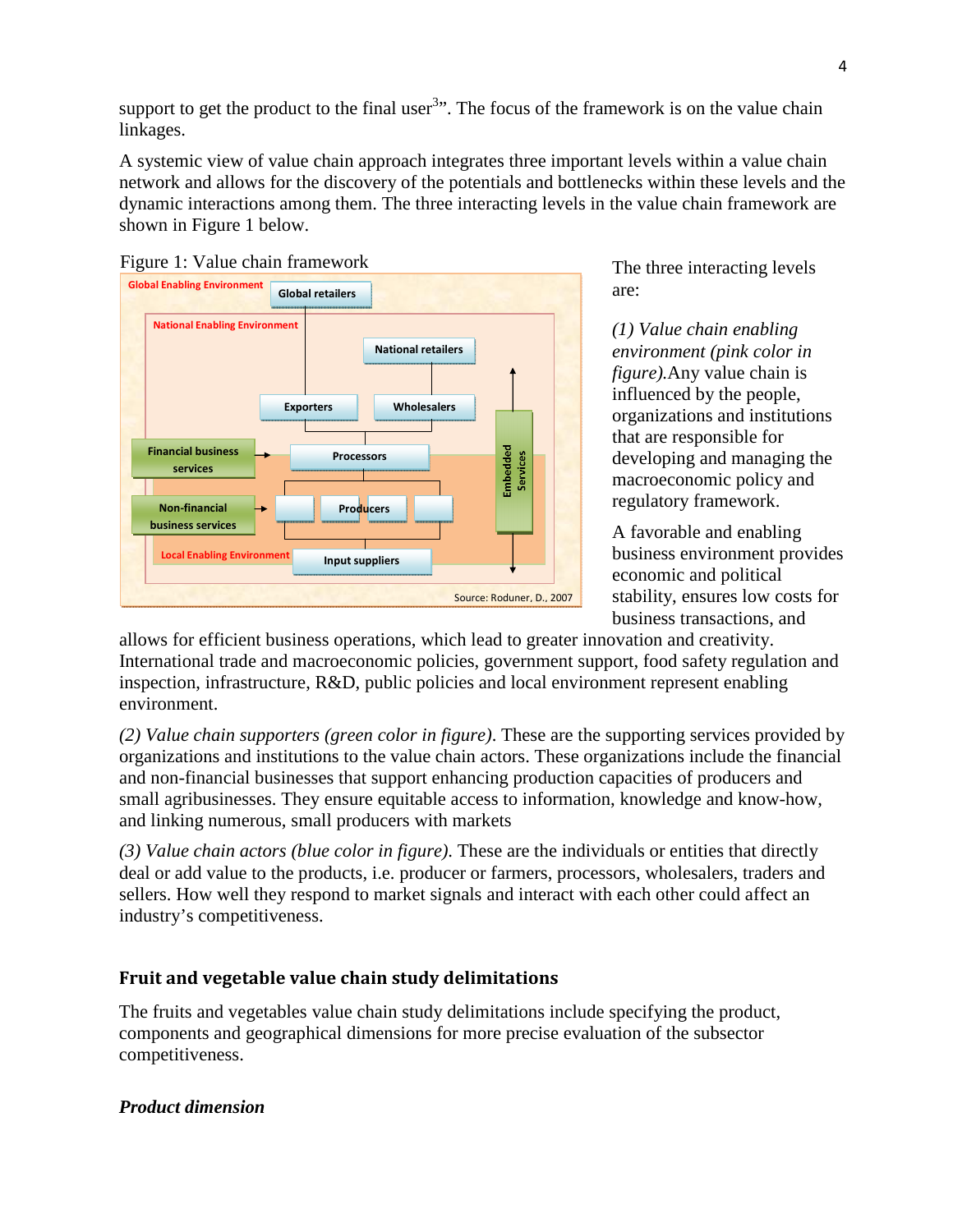This study focuses on the fruits and vegetable subsector. The questions of why study fruits and vegetables together and which fruit and vegetables to include are important questions related to the product dimension of this study.

Focusing on which groups of commodities to study is an analytical choice. Fruits and vegetables were combined in this study, as there are sufficient similarities in the way their supply chains are organized and perform. In the present paper, fruits and vegetables were studied together for two main reasons. First, horticultural crops (fruits and vegetables) have many production similarities at the farm level such as input use, disease and pest control methods and post-harvest techniques. Second, a number of the value chain actors and infrastructures are similar for both fruits and vegetables such as: (i) post-harvest infrastructure and equipment (cold storage and the collection points), (ii) main wholesale markets that are operated by the same agents and their firms (management, infrastructure, equipment) and, (iii) the processing industry that handles both fruits and vegetables. The reason why firms in the processing industry handle several different fruits and vegetables is to maximize their plant put through capacity year round. They need to have the operational flexibility to capitalize on the seasonal growing cycles of different horticultural crops for profit maximization.

#### *Chain Components dimension*

Most input industries have a transversal dimension, in the sense that their products are inputs for many different agrifood systems. For example, the same fertilizer trading company can supply fertilizer to different crops, in different agrifood chains. The same can be said for most of the input industry: pesticides, machinery, etc. Perhaps because of this inherent characterization, the initial component of many chain analyses is at the farm level. This will be the case of our study as well.

Having determined the initial analysis stage of the chain, the delimitation of the product components was determined by examining the type of product flow to end users (see the section below on chain mapping). In our study, there were two major product flows, namely fresh and processed fruits and vegetables. Additionally, this study focuses at the export market for fresh and processed fruits and vegetables.

#### *Geographical dimension*

Value chain analysis delimitation in Fier region is as follows:

#### *Value chain enabling environment*

Enabling environment can be delineated at the global, national and local levels. For this study the focus was on national and local environment but the global environment was not included as Albania is a small country.

#### *Value chain actors*

The study focuses on farmers, processors, wholesalers and exporters of the Fier region.

The Fier region's *fruits and vegetables producers (farmers)* can be easily "isolated" for assessment because they are located in the Fier region. Additionally, farmers could be divided into two large groups to be assessed: commercial farmers and subsistence farmers. In the present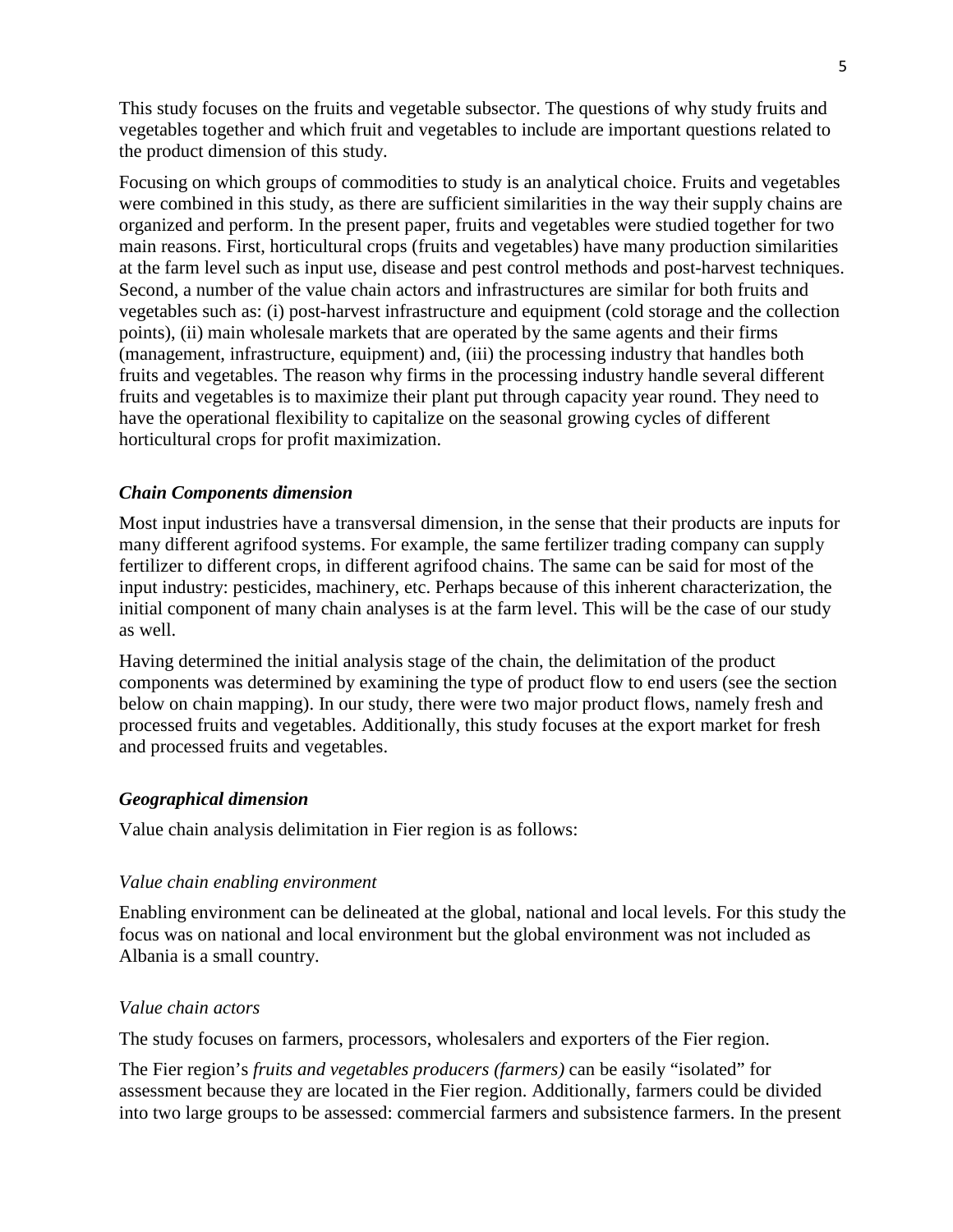study commercial farmers will be examined with the produce flowing to export<sup>4</sup> either as fresh or processed products.

The major *fruits and vegetables processors* are located close to the center of the Fier region. Raw materials from the Fier region farms to the processing industry can be shipped at reasonable costs. Therefore, processors at a reasonable distance from the Fier region will be assessed.

*Fruits and vegetables wholesalers* group is small in the Fier region*.* Wholesalers also perform the export function. Therefore, the whole "community" of wholesaler/exporter will be taken into consideration.

#### *Value chain supporters*

The value chain supporters identified for this study are the public and private extension service, banking services, business and legal services, information services, transport services, and marketing services beyond the farm. Some of the supporters are at the local level, but others are at the national level. All supporters indicated affecting the Fier fruits and vegetables sub-sector value chain were assessed.

## Actor chain mapping and product flow

Fruits and vegetables farms in the Fier region could be divided into two major types: subsistence and commercial farms.





Subsistence farms produce mainly for family needs and sell directly to consumers' if there is marketable surplus. Part of the produce is home processed and sold directly to consumers (as shown on the right panel in Figure 2). Commercial farms produce mainly for the market.

For commercial farms, they produce two types of produce: fresh and processed fruits and vegetables for the export market (see left and central panel of Figure 2).

Distinguishing the above-mentioned types of produce (flows) is particularly important for two reasons. First, the farming technology, marketing and physical product flows are clearly different and two, the current export and its potentials are also different for fresh and processed products. Export of fresh fruits and vegetables for 2007 amounted to US\$ 4.2 million and export of processed fruits and vegetables was US\$ 163 thousand<sup>5</sup>. The bulk of both fresh and processed export is sold to the neighboring countries.

The main fresh vegetables and fruits considered in this study are watermelon, melon, tomato, cucumber, intensively grown apples, and table grapes. The main processed vegetables are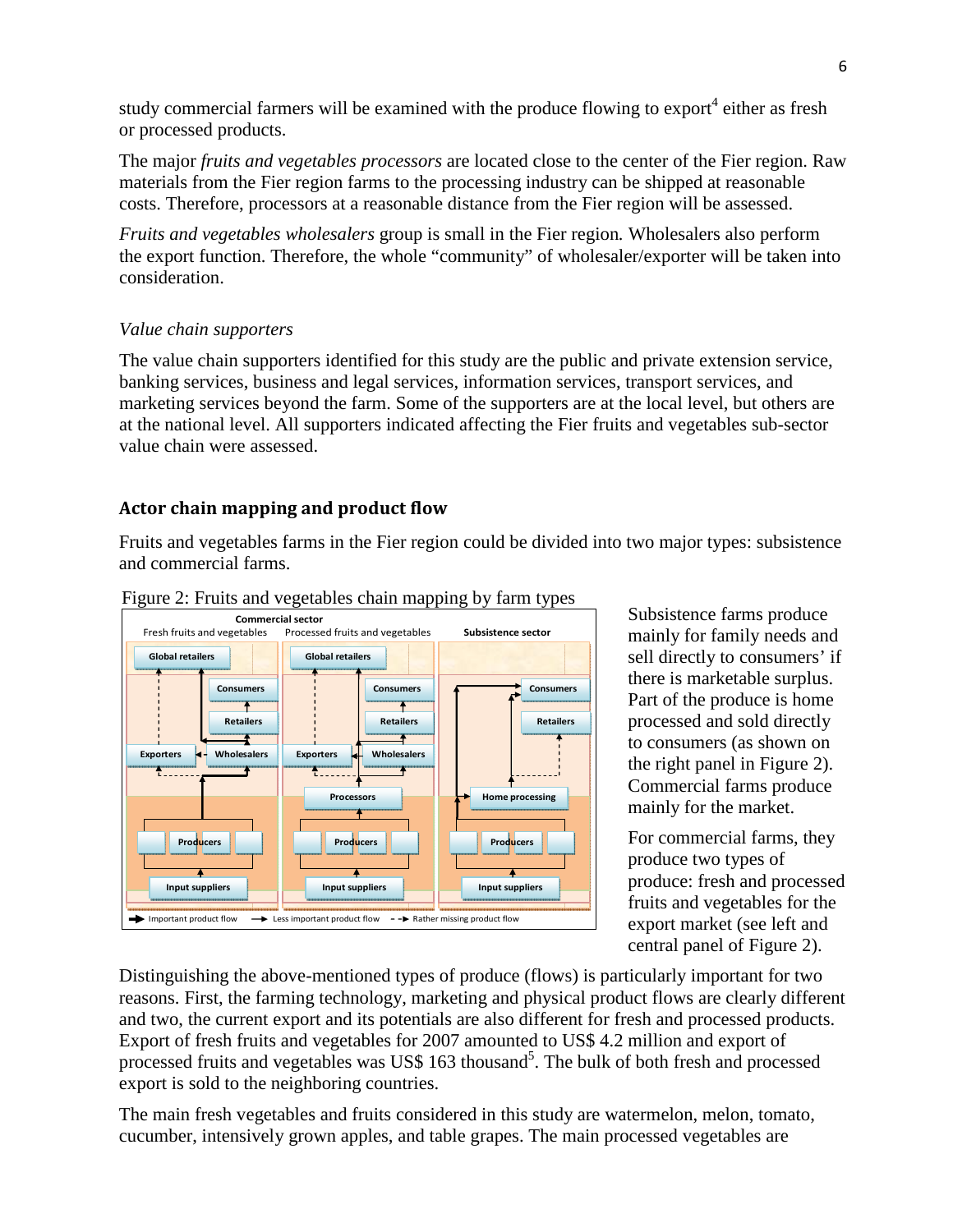paprika and cucumber. Tomato is a product with high processing potentials, but is not being processed currently. As shown in Figure 2 (the panel on the left), fresh produce flow from farmers to wholesalers or exporters and then to export market or global retailers. It is found that there are no buyers solely for the export market. Generally, the wholesalers are also buyers for exports. Lushnja wholesale market (in the Fier region) serves as a hub for export. Produce intended for processing (central panel of Figure 2) generally flows from farmers to processors and then directly to exports. Processors as a rule are both wholesalers and exporters.

### Competitiveness drivers evaluation procedure

Drivers (factors affecting competitiveness) were evaluated for each value chain levels: value chain actors, enabling environment, and value chain supporters. Each driver might consist of several sub-drivers. For example, for the driver post-harvest technology at the farmer's level, it consists of post-harvest knowledge, marketing operations, and cooling storage availability. For each sub-driver, a rating and a weight were assigned and then a composite evaluation is computed for each driver.

An example of the post-harvest technology driver using the following evaluation procedure is shown in Table 1:

|                                    |                  |    |                              |             | --                   |
|------------------------------------|------------------|----|------------------------------|-------------|----------------------|
| <b>Drivers and sub-factors</b>     | Controllability* |    | Influence on competitiveness |             | Drivers composite    |
|                                    | CF               | CG | Rating **                    | Weight (Wi) | evaluation<br>$P*Wi$ |
| <b>Post harvest technology</b>     |                  |    |                              |             |                      |
| Postharvest knowledge              | ⊠                |    | $-2$                         | 0.29        | $-0.58$              |
| Marketing operations at farm level | ×                |    | - 1                          | 0.38        | $-0.38$              |
| Coldstorage at the farm level      | ΙX               |    | $-2$                         | 0.33        | $-0.66$              |
| Total (Sum of the column)          |                  |    |                              |             | $-1.62$              |

Table 1: Competitiveness drivers' evaluation procedure(for post-harvest technology)

\* CF-controlled by firm; CG-Controlled by government; \*\* very favorable=2, favorable=1, neutral=0, very unfavorable=-2, unfavorable=-1. Source: Silva & Batalha,2000

**How the table above is calculated and interpreted.** Given the possibility of controllability of the drivers by different actors a check  $(\boxtimes)$  is placed in the appropriate cell if either the firm or government has control of the drivers. This information is important to highlight who is able to take responsibilities to remedy any negative competitiveness impacts. A rating to each sub-driver using a "*Likert*" five scale measure (+2 for very favorable to a -2 for very unfavorable)is then assigned. Based on expert's assessment, each sub-diver was assigned an importance weight (Wi) such that the sum of Wi for each driver is equal to 1. Then, multiplying rating and weight derives the composite rating for each sub-driver. If the sum total of each driver is positive, it means that the driver has a positive impact on competitiveness, and vice versa. The higher the value of the driver, the higher the influence on competitiveness. Multiple data sources will be used to conduct the competitiveness evaluation exercise for selected drivers as described in the section *Data Source and Collection Methods*.

## Competiveness drivers ranking procedure

Expert choice software is used to rank factors affecting competitiveness. Competitiveness factors have been compared pair wise in terms of their impact to competitiveness, using a "five scale measure": equal impact it to competiveness, moderately stronger impact, stronger impact, very stronger impact and extremely stronger impact. Ranking procedure goes through three steps: in a first step, levels (enabling environment, supporting services and chain actors) are ranked; in a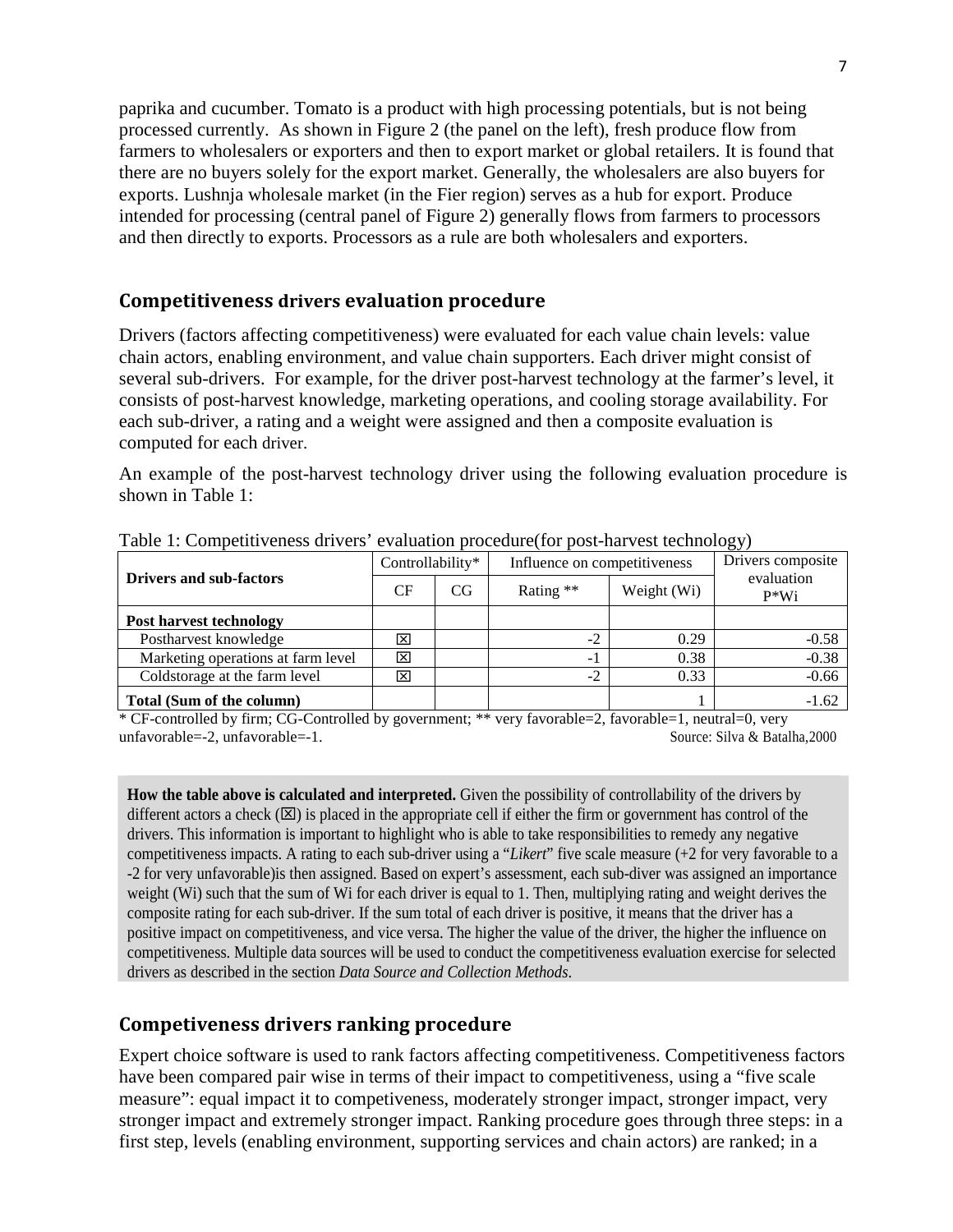second step, chain actors (farmers, processors, and distributors) are ranked, and in a third step factors within each level and each actor are ranked. The software computes an overall ranking automatically.

## Data Sources and Collection Methods

Data and information sources for the competitive was evaluated were collected from: on-site observations, primary surveys, workshop and in-depth interviews, secondary data collected from the Ministry of Agriculture statistical yearbooks and literature reviews.

For this study, data from 2 surveys were used. One was from a 2006 survey and the other was from a 2008 survey. The survey conducted in 2006 in the Fier region<sup>1</sup> has a sample size of 60 respondents in total of all the actors in the value chain (farmers, processors and traders). Farmers were asked about resources and input availability and their prices, production and post harvest technology, management, market structure, market relations etc. For wholesalers, they were asked in terms of access to and importance of markets standards and compliance, HACCP, ISO, marketing assistance, package materials, credits, information (demand, price) and training. For processors, they were asked how much they buy from Albanian sources vs. imports. For traders, they were asked the quantity sold to Albanian buyers and exporters and indicate their main problems with access to customers, credit, and to standard compliance information, and other problems related to competitiveness. Some responses in the questionnaires were quantitative and others qualitative. A focus group was also organized in Lushnja (Fier region) with the main actors in the vegetables value chain. Actors were asked to indicate the major problems in the chain and their ideas on possible solutions. A limited number of in-depth interviews were conducted with key informants (experts from the Ministry of Agriculture, farmers association representatives, etc.) in 2006 to validate the responses from the 2006 surveys and observations. In 2008, another survey was conducted. Twenty face-to-face in-depth interviews were carried out. Main chain actors interviewed were fruits and vegetables farmers, processors, traders, experts and policy makers from the Ministry of Agriculture in the Fier region. In addition, subsector experts were interviewed on farmer's problems, processing problems, market and trade problems and related policies. A survey with 5 experts was conducted and used to rank competitiveness factors. Expert selection has been such as to bring technological, economic and management, policy, academic and chain system perspectives.

# Results and discussion

## Evaluation of competitiveness drivers

Based on the competitiveness evaluation procedure described earlier with the data and information collected, evaluation for the major competitiveness drivers - enabling environment, support services, and chain actors was carried out and results presented below:

## Evaluation of enabling environment

Competitiveness ratings for the enabling environment drivers are mixed, with chain governance, R&D policies, food safety regulation and inspection as negative influencers and government support policies, international trade policies, and macroeconomic policies as positive influencers (see Figure 3).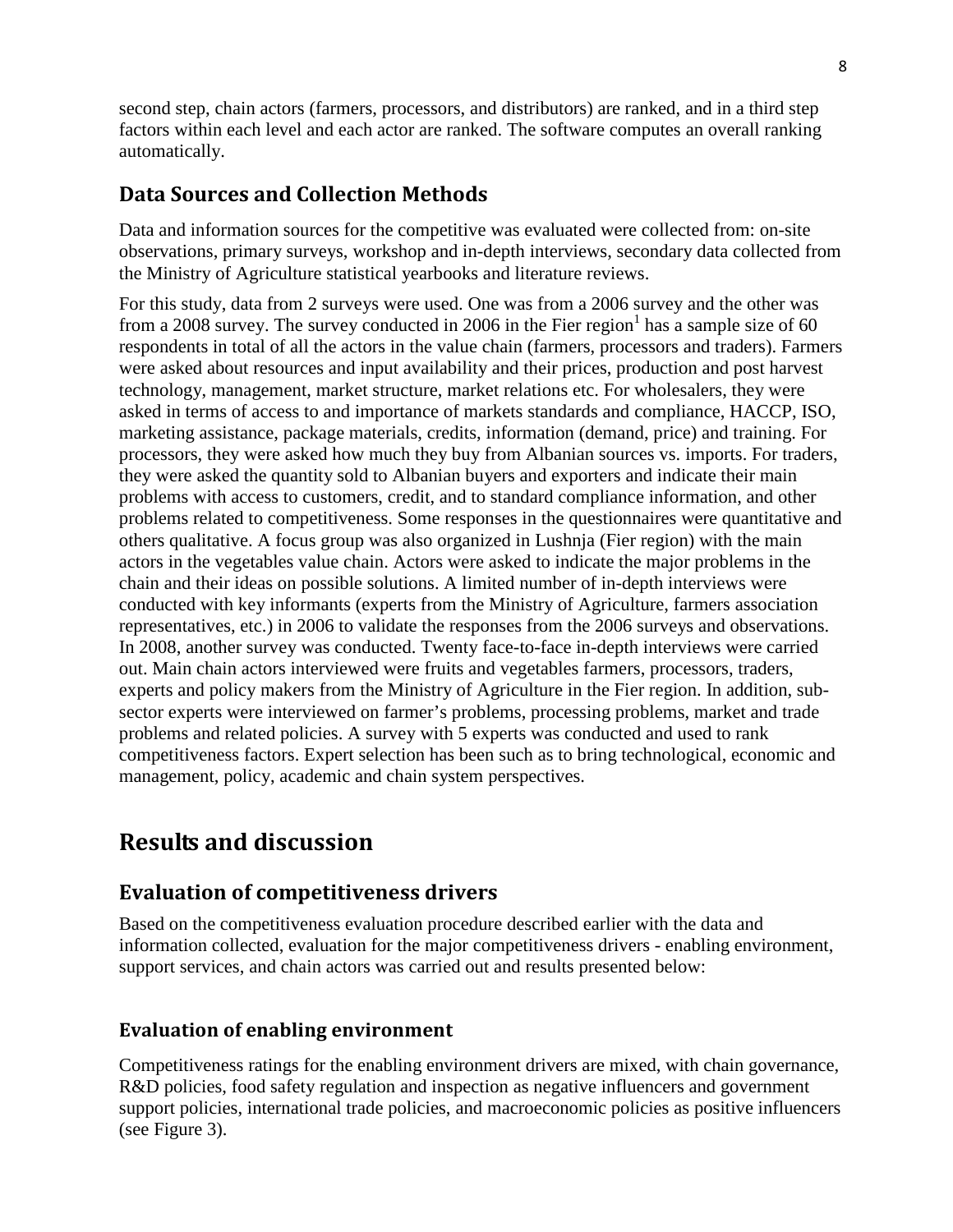

*International trade policy* is evaluated as rather favorable overall  $(+0.61)$ . Albania has Free Trade Agreements (FTA) with European Union, Turkey and a multi-lateral trade agreement of the CEFTA type with Bosnia and Herzegovina, Croatia, Macedonia, Moldova, Montenegro, Kosovo and Serbia. In the framework of FTAs with European Union all *ad valorem*

custom duties for fruits and vegetables have been removed with specific tariffs remaining unchanged while in terms of FTA with neighboring countries Albania has been granted tariff quotas by all CEFTA agreement countries. All fees having equivalent effect similar to custom duties have also been removed with EU, CEFTA members' countries and Turkey. However, food safety and food quality requirements imposed by importing countries still exist.

*Macroeconomic policies* are evaluated rather favorable (+0.31). The policies had positive effects of increasing domestic demand for fruit and vegetables induced from increased income along with changing consumer diet (consumption of fruits and vegetables has more than doubled between 1988 and 2002; 679 gr/capita/day was consumed in 2002 versus 290 gr/capita/day in 1988<sup>6</sup>). However, the effect is somewhat offset by an over evaluated domestic currency and high interest rates.

Recently, the Government of Albania has decided to make the fruit sector and greenhouse vegetable production a priority for growth. A grant program has been designed to support increasing area of new fruit plantations. Therefore, *government support policies* are also considered rather favorable (+0.48).

*Food safety regulations* and their implementation are evaluated as unfavorable (-1.26). Albania has a new law on safety and quality of food products, which requires setting up a traceability system with maximum residue levels (MRL), and adoption of HACCP by the food processing companies. That having said, the laws are not yet enforced and few food-producing companies are implementing them. In addition, *inspection* system has limited resources to enforce the standards.

*Infrastructure is* evaluated as unfavorable  $(-1.2)$ . Irrigation water shortages represent a major factor negatively affecting farming in the Fier region. Frequent power shortages "disturb" normal operations. Roads are not very good especially at rural areas, although they are improving.

*Research and development* is evaluated as very unfavorable (-2). Public agricultural and food research system is in the process of being restructured. The research function has been formally (legally) transferred to Agricultural University of Tirana (AUT) from the Ministry of Agriculture, but the process is slow. Therefore, there is no any institutional research being carried out at the public agricultural universities at the moment. Private research of fruit and vegetable processing industry is missing as well.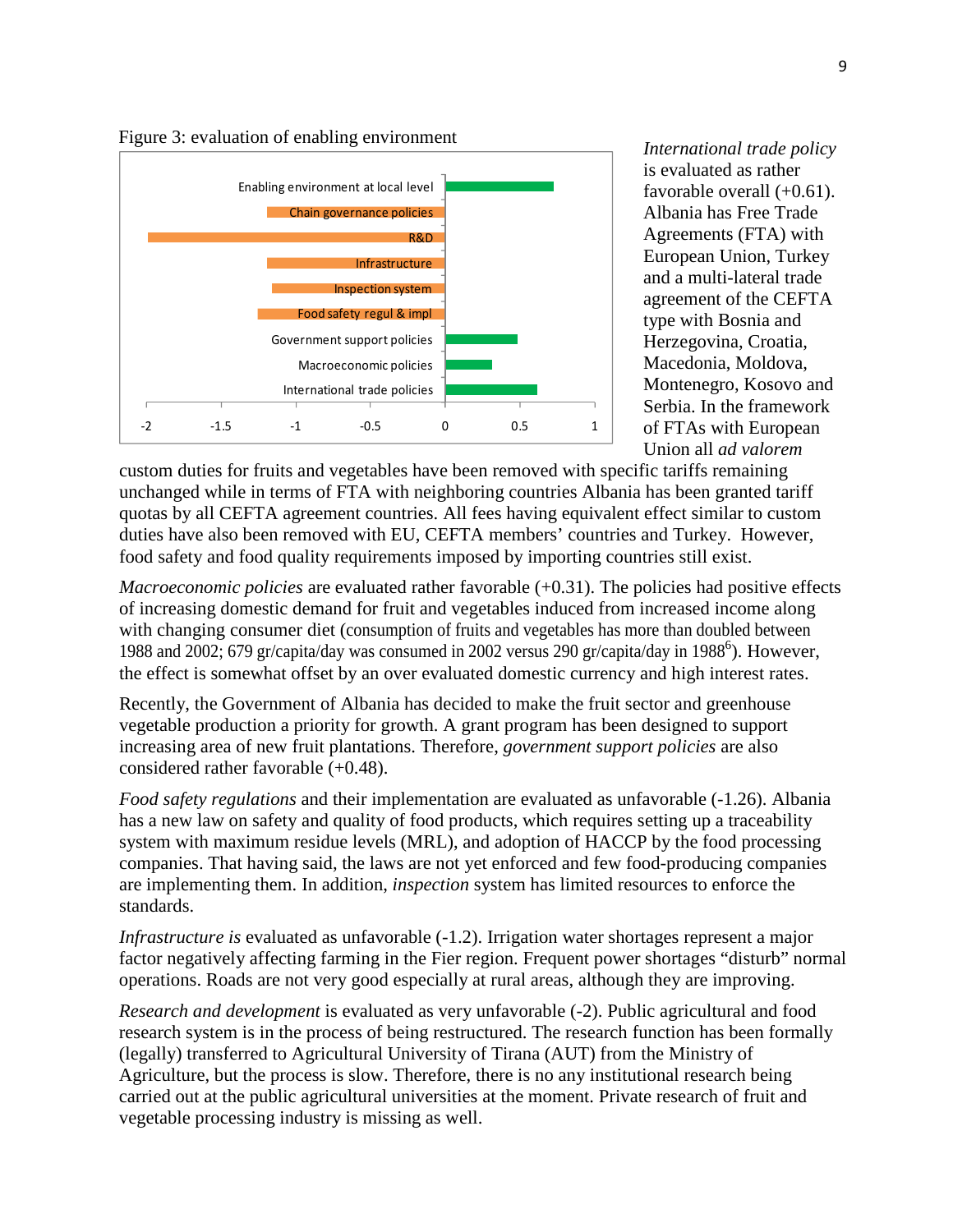*Government policies on chain governance* are evaluated as unfavorable (-1.2). Despite the lack of chain awareness, influence of the government to make private local actors come together and make the value chain operational is completely missing.

Enabling environment at the local level is evaluated as rather favorable (+0.72). The local government is active in supporting agribusiness with a number of locally based NGOs supporting the local government's efforts. Chamber of Commerce is however less active.

### Evaluation of supporters

Supporters' services are evaluated as rather unfavorable overall. Off-farm marketing services and information provided being the less competitive sub-drivers as shown in Figure 4.



*Public and private extension service and consultancy* are evaluated as rather unfavorable (rated -0.96 and -0.44 respectively). Though public extension service has a rather good design layout, services provided to farmers are inadequate.

The public extension system consists of three levels: central, regional and field levels. Central level deals with policy design and

supervision; regional level deals with service delivery, namely technical and economic advice; and field level deals mainly with information dissemination. Four subject matter specialists are employed at the regional level. Their job responsibilities include coordinating advice delivery of fruits, vegetables and animal production technology – which are the stated priorities of the Ministry of Agriculture. They also give economic advice. Hence technology adoption and farm management advice are supposed to be provided to farmers.

In fact, delivery of technological advice is rather favorable, but assistance in terms of farm management and standard compliance assistance and advice have been missing. According to a 2006 survey, more than 70% of farmers consider access to (quality) standard compliance assistance as very important, however, 51% reported to have had very bad experience and bad access to standard compliance assistance. The same analysis could be said of private extension and consultancy.

*Banking service* is evaluated as rather unfavorable as well (-0.84). Though there is a good network of banks in the Fier region and borrowers can easily access the Tirana banking services. However, access to credit is rather difficult especially for small farms for two main reasons: (1) farm business is not preferred by banks due to perceived higher risks and non-credible collateral and (2) high interest rates. The processing industry does not have a big problem with collateral, but high interest rate remain a major discouraging factor. Private or public business and legal services remain underdeveloped.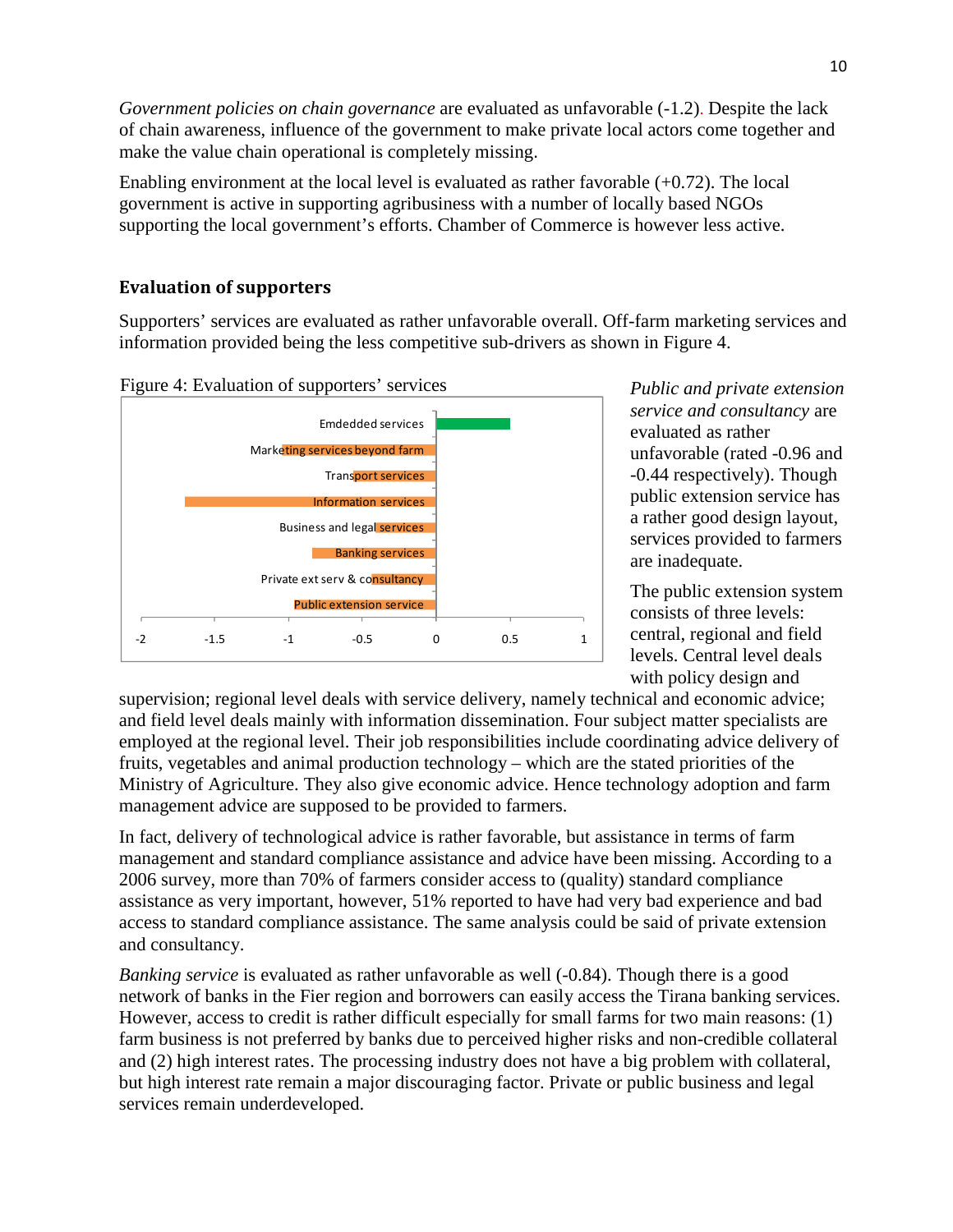*Business and legal services* are evaluated as unfavorable (-0.41). While there are sufficient business and financial services available, legal services intended for farmers, processors and exporters are deficient. Product certification services for of fresh produce quality are only emerging.

*Information on agricultural markets and standards* requirements are deficient. They are evaluated as rather very unfavorable (-1.7). Public institutions, including the Ministry of Agriculture have failed to provide sufficient and relevant market information. There are some private efforts to provide price, market and product standards requirement information. The Albanian Agribusiness Council<sup>7</sup> in its Newspaper publishes fruits and vegetables prices. "Green Market" web site publishes fruits and vegetables prices, possible business partners, EU standards requirements for fruits and vegetables, etc. In any case, information on market and standards is insufficient for quality business decision-making.

*Transport services* are evaluated as rather unfavorable (-0.56). Farmers as a rule have to lease vehicles to take their produce to market. The vehicles used – though available – are expensive and do not provide proper conditions to preserve the quality of the produce.

*Marketing services (and infrastructure)* are evaluated as unfavorable (-1.04). From the focus group interviews and farmer's surveys they clearly stated, services at "collection points" are important services. Collection points are places where produce is value-added: washing, sorting, grading, packing, labeling, etc. These vital collection points are currently missing. Additionally cold storage is practically non-existent. There have been important investments made at wholesale market level in recent years. In Fier region there is a good fruits and vegetables wholesale market. According to the survey data, 70.2% of farmers report they have good to very good access to wholesale market.

*Embedded services* or services bundled are becoming more frequent in Fier region. Input suppliers and processors provide technical advice to farmers. This kind of services is evaluated as rather favorable  $(+0.5)$  to farmers.

#### Evaluation of value chain actors

#### *Farmers*

The Fier region ranks first in vegetable production in Albania. In 2007, more than 30,000 farms produced  $175,000$  MT of vegetables<sup>8</sup>. The Fier region also ranks first in greenhouse vegetable production mainly in plastic greenhouses. It is the most suitable area for greenhouse production of vegetables and for field production of vegetables and watermelon. From available information<sup>9</sup> it is clear that Albania export supply is expected to originate mainly in the Fier region. The region produces large quantities of fruits, especially apples, peaches, and citrus. Financial analysis shows that intensive fruit production, particularly intensive apple production has a high profit rate.

#### *Evaluation of farmers producing for fresh produce*

Evaluation of fresh produce farming is overall unfavorable, with only natural resources and farm structure (size) evaluated as very favorable and somewhat favorable respectively.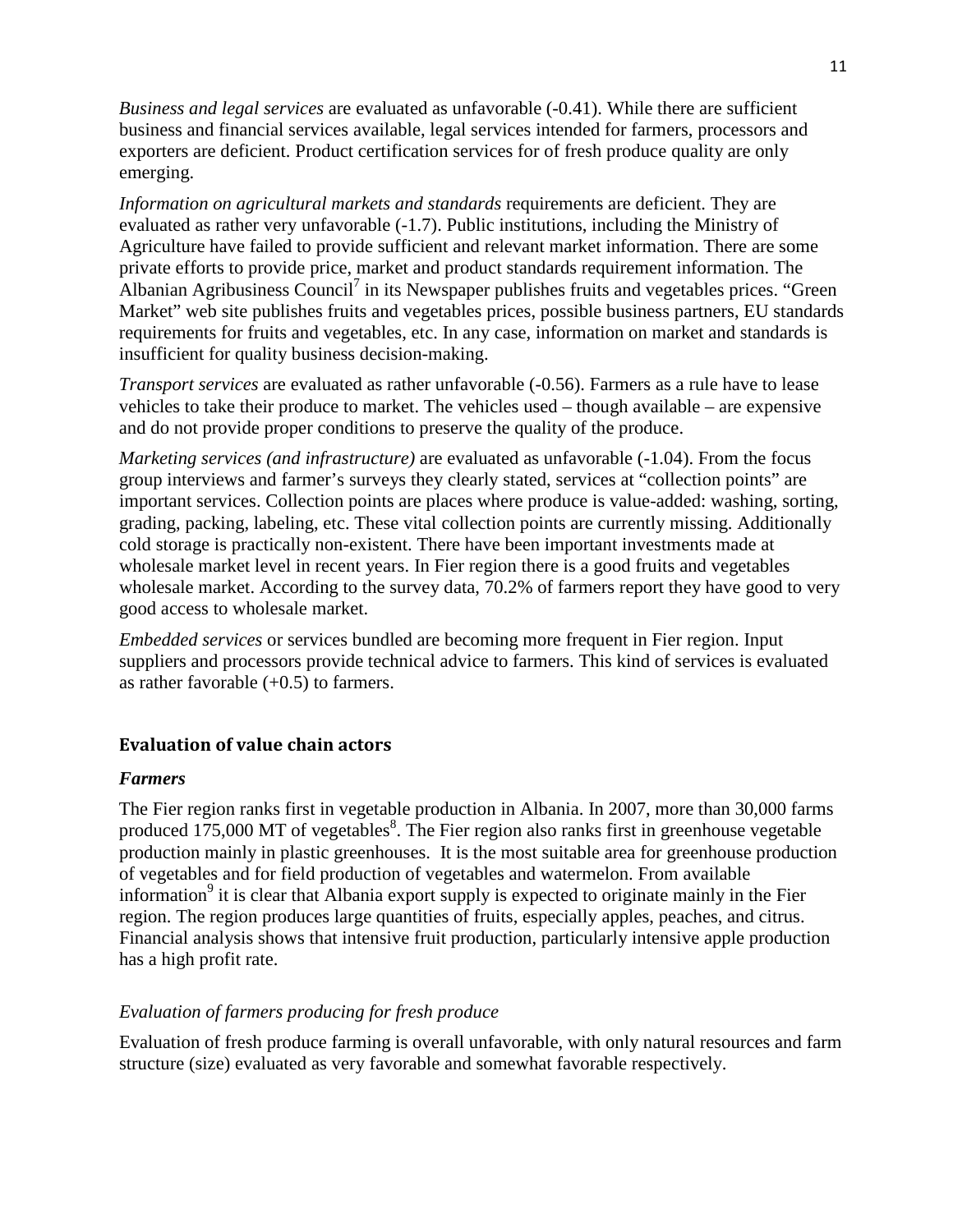

Fier region has very rich *natural resources* such as fertile soil and abundant water resources, and suitable climate for growing a variety of fruits and vegetables. This driver is evaluated as very favorable  $(+2)$ 

*Farm size (structure)* characteristic for this subsector is rather favorable (+0.38). Average farm size in the Fier region of 1.6  $ha^{10}$  is rather small but is among one of the highest in Albania. That having said, two major factors make the effect of farm size of fresh fruits and vegetables farming rather favorable. They are: (i) the adoption of greenhouse technology (farmers in the Fier region are the first to adopt plastic greenhouse for vegetable production) and (ii) there are opportunities for increasing the farm size through leasing more land.

*Input availability and price* are evaluated as neutral (+0.08). Commercial inputs and land are available. Land is available at relatively low price. However, agricultural machinery, labor and water though available but are relatively high cost. Therefore, overall rating is almost neutral.

*Production technology* as a composite indicator is not evaluated favorably (-0.30). Experts' opinion in the interviews support that greenhouse technology and introducing new fruit tree cultivars are suitable but the knowledge on cultivation techniques and farmer management skills are inadequate.

*Post-harvest technology and marketing* are rated as very unfavorable (-1.62). Farmers do not have sufficient knowledge and on-farm infrastructure for quality post-harvest management. Most farmers do not have any storage facilities and have to send produce directly from the field to the market without any post-harvest handling operations. In addition, they do not have equipment for cleaning, washing, calibration, grading and cooling of produce.

*Management* is rated as unfavorable (-1). Management tools and skills for cost and quality control, certification, traceability, strategic planning, production planning are missing. Farmers are focused on production and often overlook the economic aspects.

#### *Evaluation of farmers producing for processing*

The evaluation of the farm competitive drivers for producing for processors reveals a very unfavorable situation.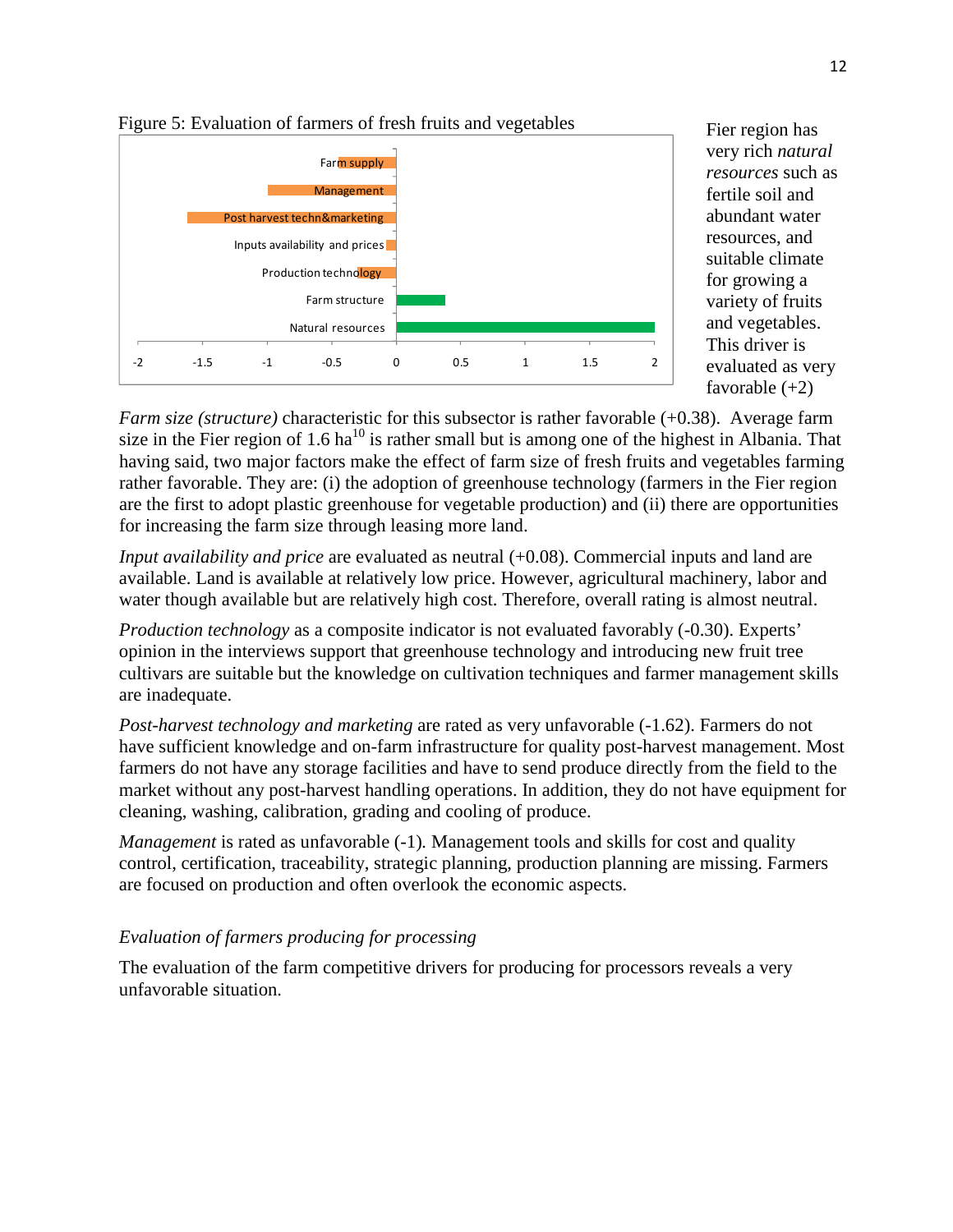

*Natural resources* are rated as very favorable  $(+2)$ similar to farmers growing for fresh produce.

*Farm size (structure)* is evaluated as unfavorable (- 1), unlike for farmers producing for fresh produce. To

produce vegetables and fruits for processing requires larger farm size to benefit from economies of scale. This is not the case currently for the Fier region. Increasing farm size through leasing more land seems to be a feasible solution since there are large quantities of land available at relatively low price. However, farming on leased land is not risk free in a country that does not have any precedent in enforcing legal contracts.

The evaluation of *input availability and prices* is rated as rather unfavorable (-0.61). This is similar to the one for fresh produce. Problems exist in terms of availability and high price for agricultural machinery, irrigation water and labor.

*Production technology* is rated unfavorable (-0.63). Production of vegetables and fruits intended for processing requires suitable cultivars and related knowledge and skills. In fact, only in isolated cases, farmers meet the standards required by the processing industry.

*Post-harvest technology and managemen*t are rated unfavorable similar to the situation of the farmer (-1). Finally, *farm supply* is rated as very unfavorable (-1.6) due to two main reasons: supply unsuitability in terms of meeting processing industry requirements and small volume.

#### *Processors*

The vegetable and fruit processing industry in Albania has 27 processing plants and most (18) are within a reasonable distance from the Fier region (maximum distance of 150 km) with six of them based in the region $11$ . Two-thirds of the plants produce canned vegetables mainly cucumbers, paprika and tomatoes. Domestic supply of canned vegetables oscillates. It increased dramatically (almost 20 times) between 2000 and 2005, but decreased drastically in 2006 and 2007. The quantity of canned vegetables in 2007 was only 40% of the 2005 level. The same pattern is observed with processed fruits. The fluctuation of the processing industry output reflects the unreliable farm supply.

#### *Evaluation of the processors' competitive drivers*

Competitiveness of the evaluation of the fruits and vegetables processors is very unfavorable, as shown in the Figure 7.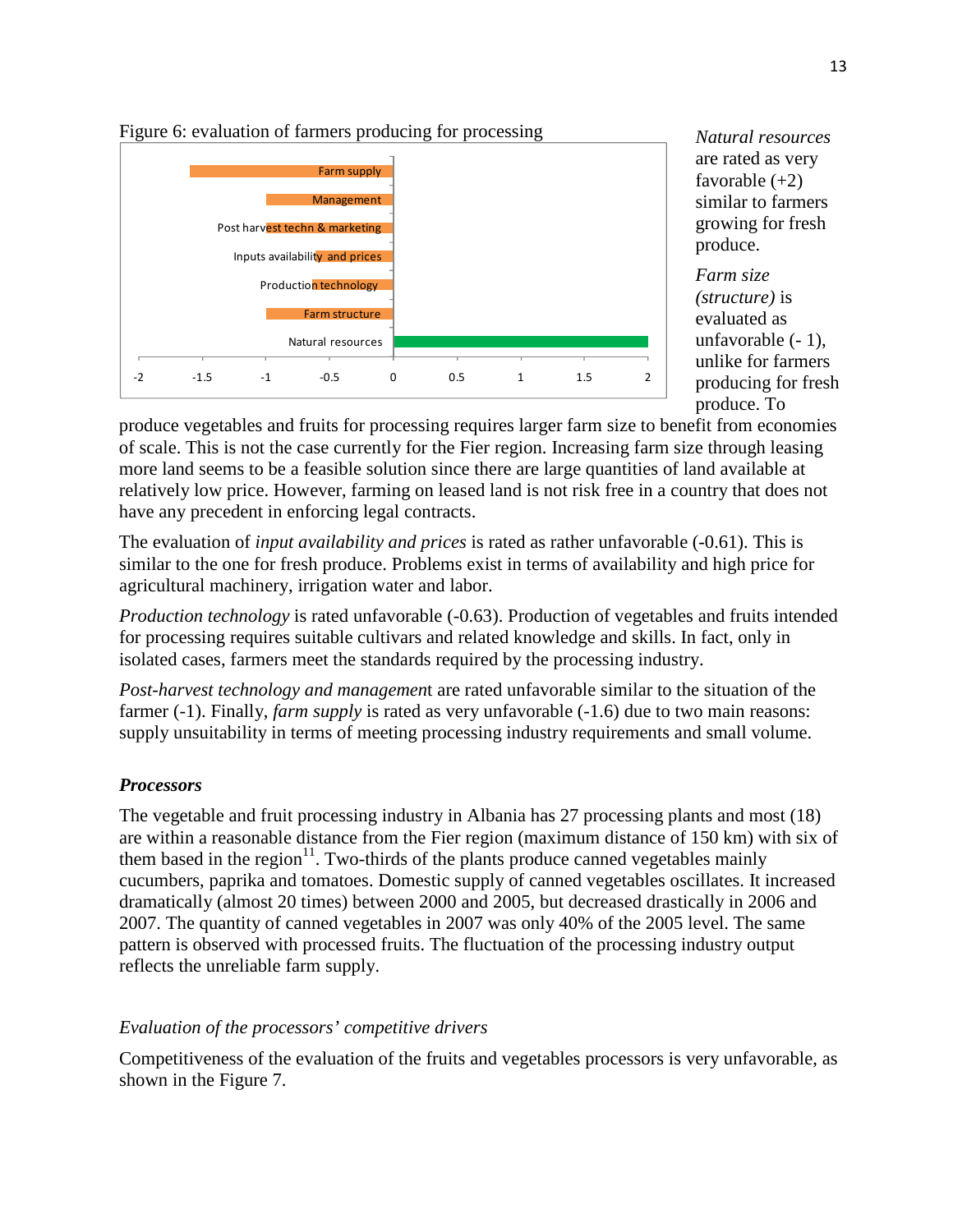Figure 7: Evaluation of processors



*Input availability and price* is rated as unfavorable (-0.93). Raw materials from farm (farm produce) are unreliable, of inconsistent quality and high price mainly due to using outdated farming production technology. "There is a large consensus that the lack of a critical mass supply from the farms represent a major obstacle for the development of agriprocessing<sup>12</sup>" industry in Albania. Labor is available, but the labor wage is rather high. Other related inputs such as

containers and transportation are available but their costs are rather high. Some of these inputs are imported contributing to the high costs.

*Production technology* is evaluated as rather unfavorable (-0.71). This applies to the entire processing industry.

*Company structure* is evaluated as rather unfavorable (-0.55). Size of the firms is generally small. They cannot capitalize on economies of scale, product differentiation and innovation.

*Management* is rated as unfavorable (-1). Similarly to the farmers, key managerial tool, such as strategic and production planning, cost control, quality control, certification, and traceability system are missing. Also, not a single processing company has adopted HACCP of ISO standard.

*Output quality* and *marketing* are evaluated as very unfavorable (-1.65). Output quality is low, branding and promotion are limited.

#### *Distributors and exporters*

As a rule, main processors are also distributors and exporters. There are however wholesalers dealing with fresh produce. The last are perform also export function, mainly to neighboring countries. The overall evaluation of wholesalers and exporters is unfavorable.



Figure 8: Evaluation of wholesalers/exporters

*Inputs availability and prices* from processors are evaluated as rather unfavorable (-0.47), mainly because of high prices. *Wholesalers' technology* is clearly very unfavorable (-1.74). Technologies used by the wholesalers are sub-optimal especially in transporting, cooling, packaging and product presentation. Knowledge on availability of new technologies is limited.

*Management* is rated unfavorable (-1) similar to those mentioned earlier. Decision-making criteria tend to be more toward short term profit maximization rather than long term sustainability of business.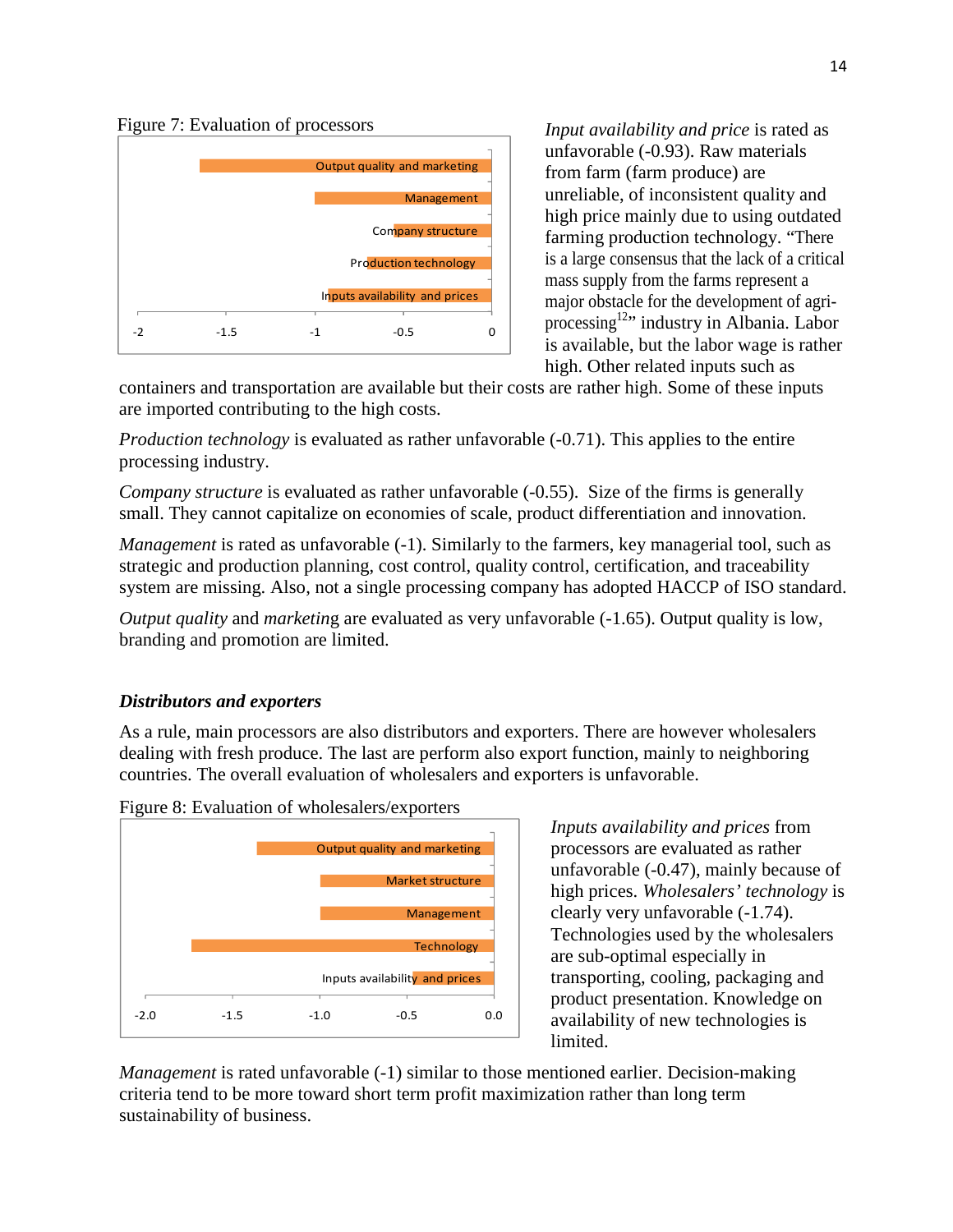*Market's structure (size of firm and number of farms)* affects competitiveness unfavorably (-1). Wholesale firms are generally small with limited market power and no capital for technological innovation.

*Output quality and marketing* is clearly unfavorable (-1.36). The quality of output is poor due to the lack of proper storage and cooling facilities. There are limited branding and promotion of the products.

#### *Chain actors' coordination*

The sub-sector chain coordination is evaluated as very unfavorable both in terms of vertical and horizontal coordination.

### *Chain governance*

There is no any chain governance in terms of presence of any "key actors in the chain who take responsibility for the inter-firm division of labor and for upgrading capacities of particular actors". There is no value chain leadership. Information flow along the value chain to facilitate production and marketing efficiency is deficient. Only in isolated cases, traders or processors convey market information when they are purchasing the products from farmers.

The profit margins are not distributed evenly between farmers, processors and wholesalers. Farmers receive half of the price paid by consumers for fresh fruits and vegetables. The remaining half of the margin is being shared by the wholesalers and retailers. In the case of the processing industry, farmer receives a smaller portion of the price paid by consumer. Analysis shows that farmer receives only  $1/5$  of the price paid by consumer<sup>13</sup>. This implies that farmers receive less selling to processors than to wholesalers suggesting the processing industry has more market power.

## *Collective action at chain actor level*

Cooperation among farmers is missing largely due to scarcity of social capital. The difficulties of engaging in cooperative initiatives are a major constraint to improving farming technology, marketing, and profit margins. Collective action or cooperation among processors is also limited.

## Ranking competitiveness drivers for processing value chain

Based on the competitiveness evaluation exercise and survey results, it shows that the Fier region has rich arable land and climate for growing fruits and vegetables. However, a number of problems hamper the sub-sector development.

Based on expert assessment, the major factors affecting competitiveness of processed fruits and vegetables subsector are presented below, by the order of importance: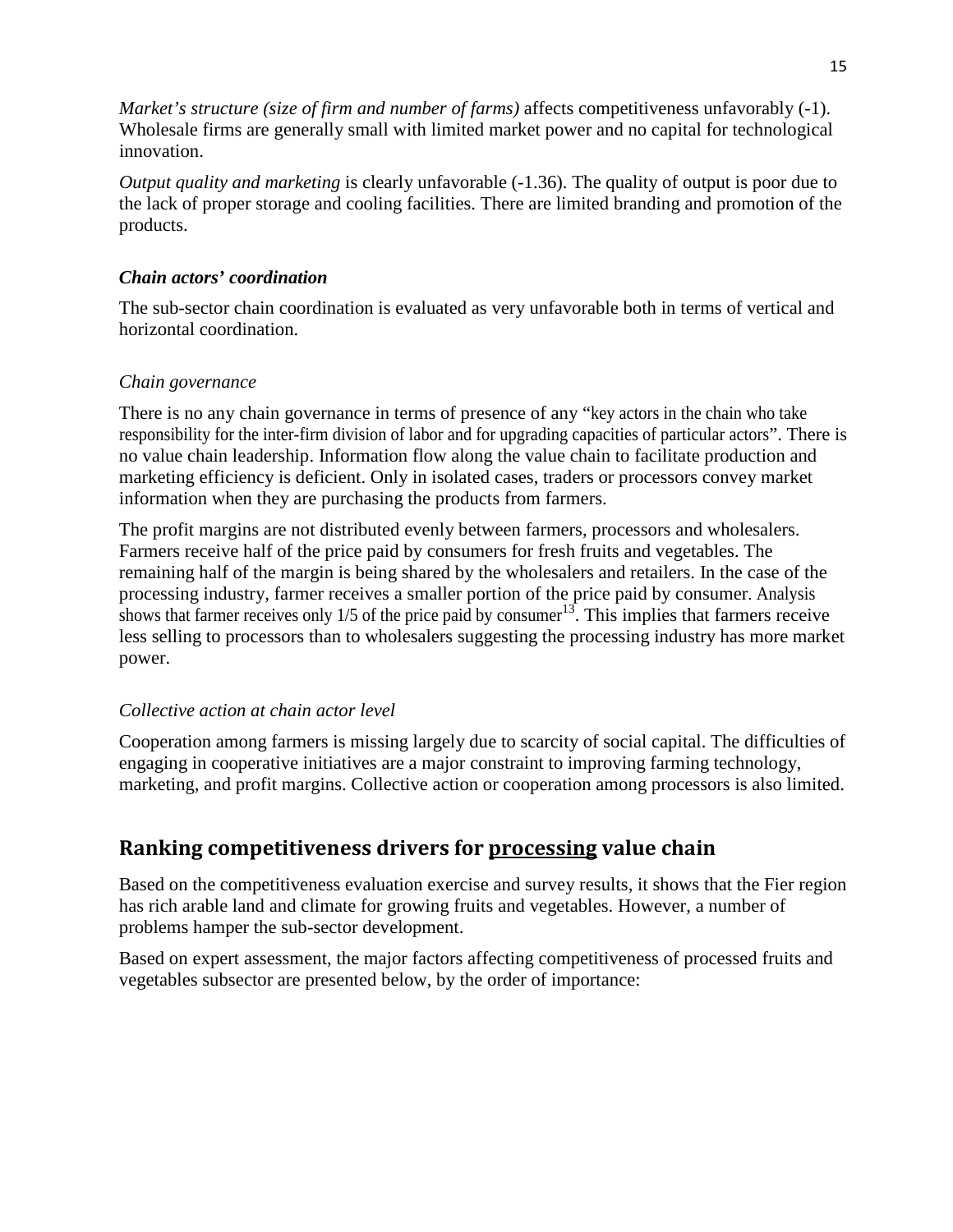

Figure 9: Ranking of main factors affecting competiveness of processing value chain

A brief description of twenty most important factors affecting competitiveness in fruits and vegetables processing sub-sector follows.

*Input availability and prices for processors.* The biggest problem for fruits and vegetable processing industry, and the factor affecting the most competitiveness of value chain is insufficient *supply of raw materials (produce from farms)* for the processing industry.

*Inadequate irrigation water infrastructure* resulting in water shortages represents a major factor increasing production costs at farm level. Former large-scale public irrigation system infrastructure is in poor condition; therefore farmers are resolve to digging wells to obtain water. This kind of "activity" increases farm produce cost or simply discourages farmers to produce more vegetables.

*Supply from farm is small in size, of inconsistent standard and of high price (refer to Input* availability and prices for processors)*. Farm size* represents a major problem for horticultural production in the Fier region. Farms producing for processing have to produce large quantities at low cost. This requires large land areas using modern agricultural machinery. Farming based on land leasing contract – though to be considered - is not risk free for a country that does not have any sound contract enforcement system.

*Government support programs for the subsector* are considered important in terms of competitiveness because the way they have been designed support supply from farm.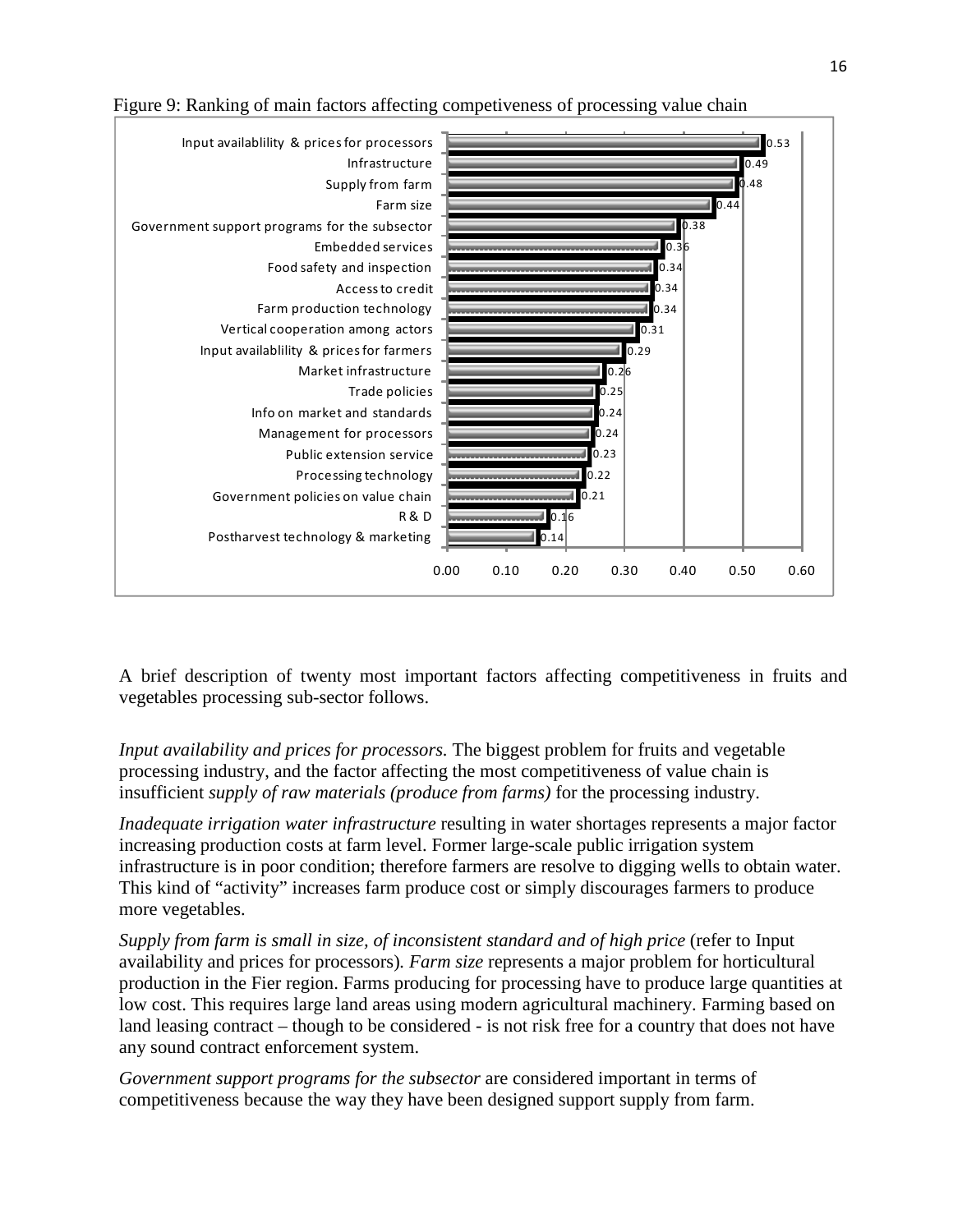*Embedded services* (advice from input dealers and processors) are considered particularly important mainly due to inadequate services offered by public extension service.

*Food safety and inspection play an important role in terms of sub-sector competitiveness.*  Albania has approved a large number of food safety regulations, but insufficient *food safety regulation implementation* constitutes a major barrier to export given that MRL, HACCP, and traceability are formal requirements to export to EU and pending EU membership countries. *Food safety inspection* is insufficient as to harm competition. One of the main problems hindering the development of horticultural processing industry is the lack of a even "playing field" in terms of equal and fair business development conditions for all businesses, mainly due to informal arrangements and lack of legal compliance. Different standards in terms of hygienic conditions are an example. On the other hand, the formal (registered) sector of the processing industry is disadvantaged in the market place by the homemade processed products "sector".

*Access to credit* which is needed to improve technology and to increase supply from farm is difficult due to unreliable collateral but especially due to high credit interest rate.

*Farm production technology* is inadequate for farmers producing fruit and vegetables for processing. This results in high produce cost.

*Lack of vertical cooperation among actors result in* an inconsistent and unreliable supply from farm in terms of cultivars used, quality and time. There is no collective action vertically among actors. There are reported anecdotal cases where processors or traders have tried to coordinate chain levels through "ordering" products to be exported or processed, but those remain isolated cases.

*Farm input availability and prices* is considered important in terms of competitiveness. Purchased inputs (fertilizers, pesticides, fuel, etc.) are available but their price is high. Availability of irrigation water and its price (farmers need to dig wells) is a major problem which increase production cost.

*Marketing assistance* (infrastructure and standards) at collection points is non-existent. There is consensus among fruits and vegetables farmers that what they need most in terms of marketing are well equipped and functioning collections points, which are simply missing. Collection points can be a conduit for collective farm actions, which seems rather unlikely for the time being.

*Trade policies* play an important role when it comes to export of processed fruits and vegetable. Policies to reduce non tariff barriers are supposed to improve market access for Albanian products.

*Information on market and standards though important is deficient. Public market information* is missing. Though there are anecdotal private initiatives to provide price, market and standards information to farmers and processors, government must make sure that chain actors receive sufficient and relevant information, either by providing or funding it or by making sure that third (private) parties provides it.

*Management for processors is insufficient. Management education* is clearly insufficient and management s*kills* are low. Marketing at the processing level is in adequate. That having said, lack of *branding* for processed products represents a major factor negatively affecting product competitiveness.

*Public extension service advice and information is inadequate. Technology, economic and marketing advice* provided to farmers by public extension service is not sufficient and adequate. The whole public extension service suffers from in adequately trained agricultural and marketing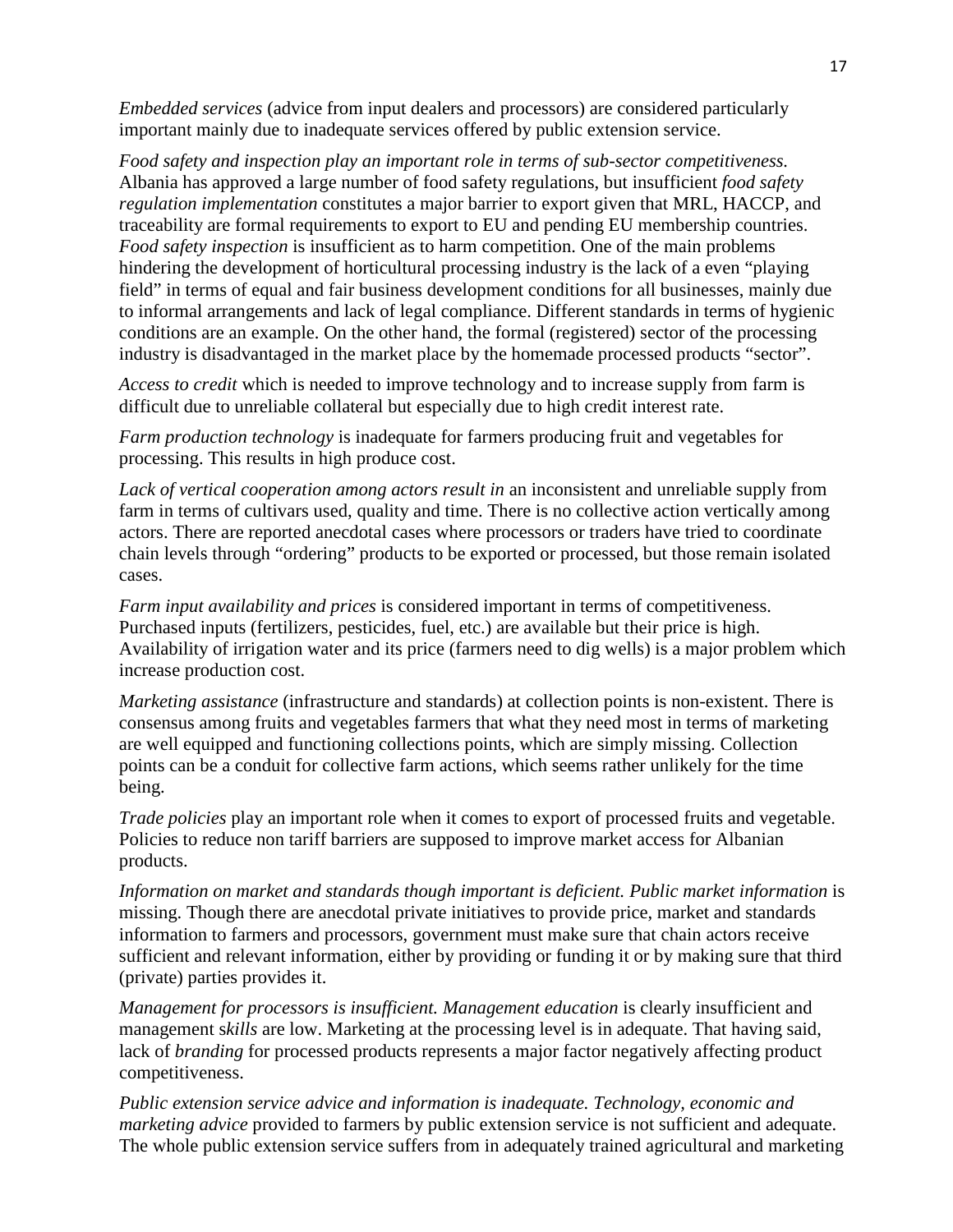economists. At the regional level, one agricultural economist provides farm management advice and one horticulture specialist provides marketing advice to farmers, including post-harvest advice. In fact, the service is not adequate. Based on that situation, there is a consensus that marketing and especially farm management training have to be revived.

*Processing technology is inadequate.* In Albania the industry uses obsolete technology, and this is particularly true for the Fier region based industry. Additionally, the technology of informal, not registered fruits and vegetables processing industry is primitive.

*Policies on value chain* are expected to impact competitiveness of processed products. Value chain stakeholders need to understand that chances to compete increase substantially if the act as a system of actors. Government should facilitate and support collective action of actors in the chain. Currently, they are missing.

*Agricultural research is dysfunctional. Agricultural research system* is being restructured. The function of agricultural research has recently been transferred to the Agricultural University of Tirana, but the transfer has not been completed yet. Therefore, no public research is being carried out. Private research is also lacking.

*Postharvest infrastructure and technology is almost missing.* Infrastructure and equipment needed to perform operations that are needed for cooling (washing, cleaning, and chemical treatment) are non-existent.

## Conclusions and policy recommendations

Analysis of the fruits and vegetables value chain leads to the following conclusions:

*1. The basic competitive challenge in the subsector is low capacity and performance of chain actors* 

Farmers, processors, and wholesalers/exporters suffer the lack of management and economic knowledge and skills. Social capital is scarce and technology used is often obsolete. Economies of scale, especially at the farm level are limited and production cost is high. Food safety and marketing standards are low. Therefore competitiveness level is low. However, the competitiveness level is higher for the fresh produce when compared to processed products.

#### *2. Chain governance is non-existent*

Though some aspects of the value chain are now in place one can hardly claim that there is any chain governance in place. And also missing is chain actor representativeness, leadership, fair distribution of chain gains, information flow and such. This fact negatively affects the performance of the industry.

#### *3. Government supported enabling environment and effective supporting services are often inadequate*

Irrigation and marketing infrastructure for farmers are poor. Economic & technical advice given is poor and public market information is lacking. Food safety regulations development is not completed and law enforcement is a major problem. Food inspection is infrequent and agricultural research is lacking.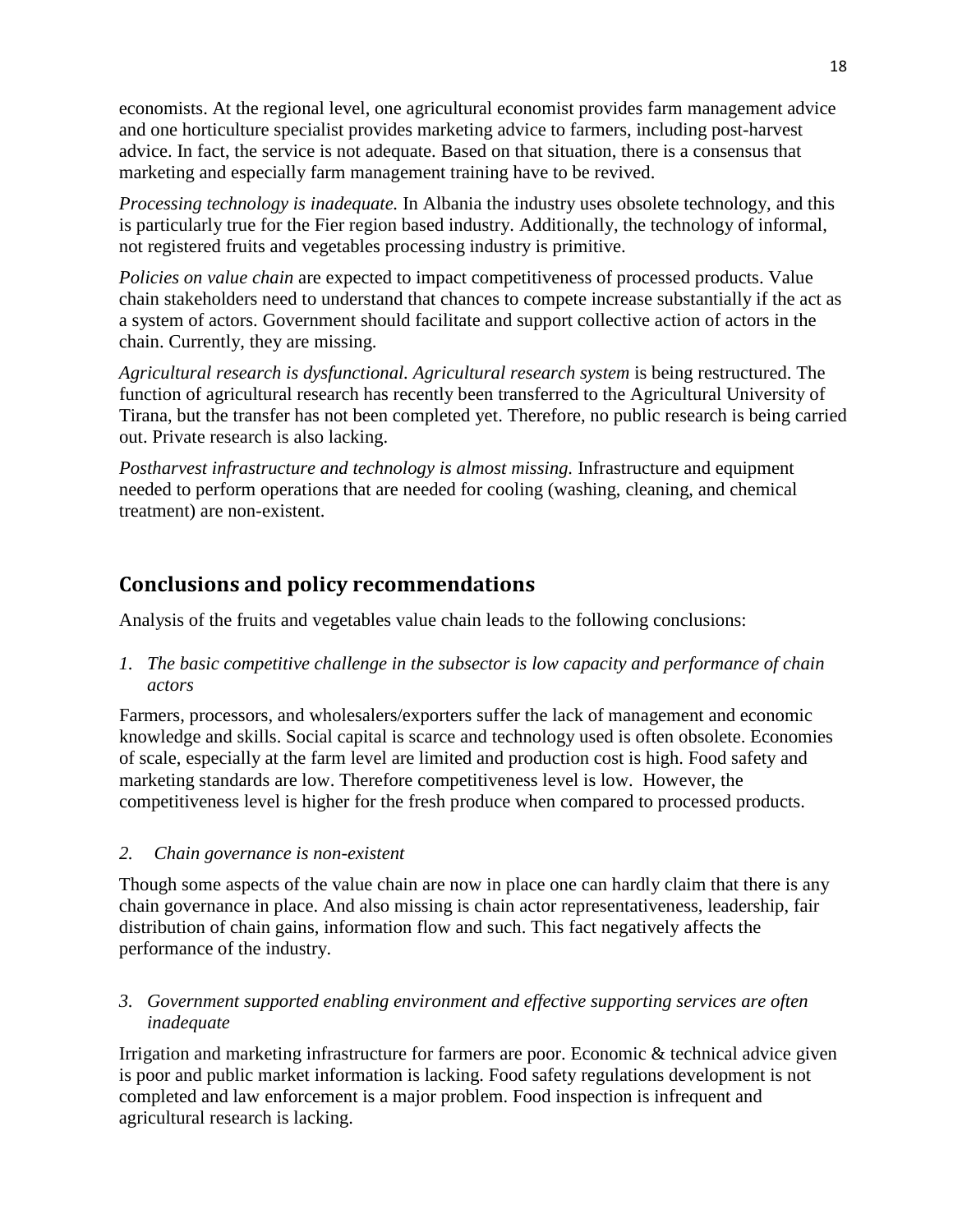Based on the main bottlenecks and competitive challenges identified, the study recommends:

### *1. Government should continue with the programs intended to support supply from farms but through processing industry*

Supply from farm in terms of size, consistency and price is clearly the most important factor affecting competiveness of fruits and vegetables processing sector. Current government programs support supply from farm but without considering the link between farmers and processing industry. Therefore, government may consider providing support to farmers through processors.

### *2. Government and businesses should partner for improving technology, food safety and management and marketing at farm and processing level*

Government should consider designing a competitive grants program for the sub-sector. Principles to be considered when designing the program are: need for competitiveness enhancement, clear and transparent eligibility criteria, and competition among grantees. Grants should be provided to farms (groups of farmers), processors, and wholesalers (distributors) for orientating farming, and improving technology, processing, marketing, food safety and management, and consolidating land through leasing.

#### *3. Government should support improvement of value chain governance*

In the fruits and vegetables sub-sector in the Fier region there is no chain governance. Therefore creating awareness of chain identity among chain actors and support improvement of value chain governance should be a priority for the government.

#### 4. *Support provided to established agents who can improve the competitiveness of the whole chain*

It does not seem feasible for the government to be directly involved in enhancing value chain competitiveness. Supporting well-established actors is a better strategy for chain effectiveness. There are evidence shown that processors and traders could lead in improving chain effectiveness and coordination. Conditioning grants could be one way to provide potential chain leaders to improve the system. Producers' groups or traders could be chain leaders "candidates".

#### *5. Government should improve infrastructure and strengthen institutions*

Public irrigation infrastructure in the Fier region is in disrepair, government needs to make improvements. Collection points are poor or lacking. They are needed by farmers to be competitive. Therefore, improving irrigation infrastructure and developing functioning collection points should be a priority. Additionally, government should improve service such as: market and product standards information for targeted export markets, customized economic advice to farmers and processors, developing contract enforcement policies and provide relevant research for development. Provision of such services requires support to market information institutions (private or collective) and strengthening public extension service, private consultancy and the research universities. Lastly, government should invest permanently in *improving food safety inspection*, which is very important for consumers' safety, and providing a level playing field for processors.